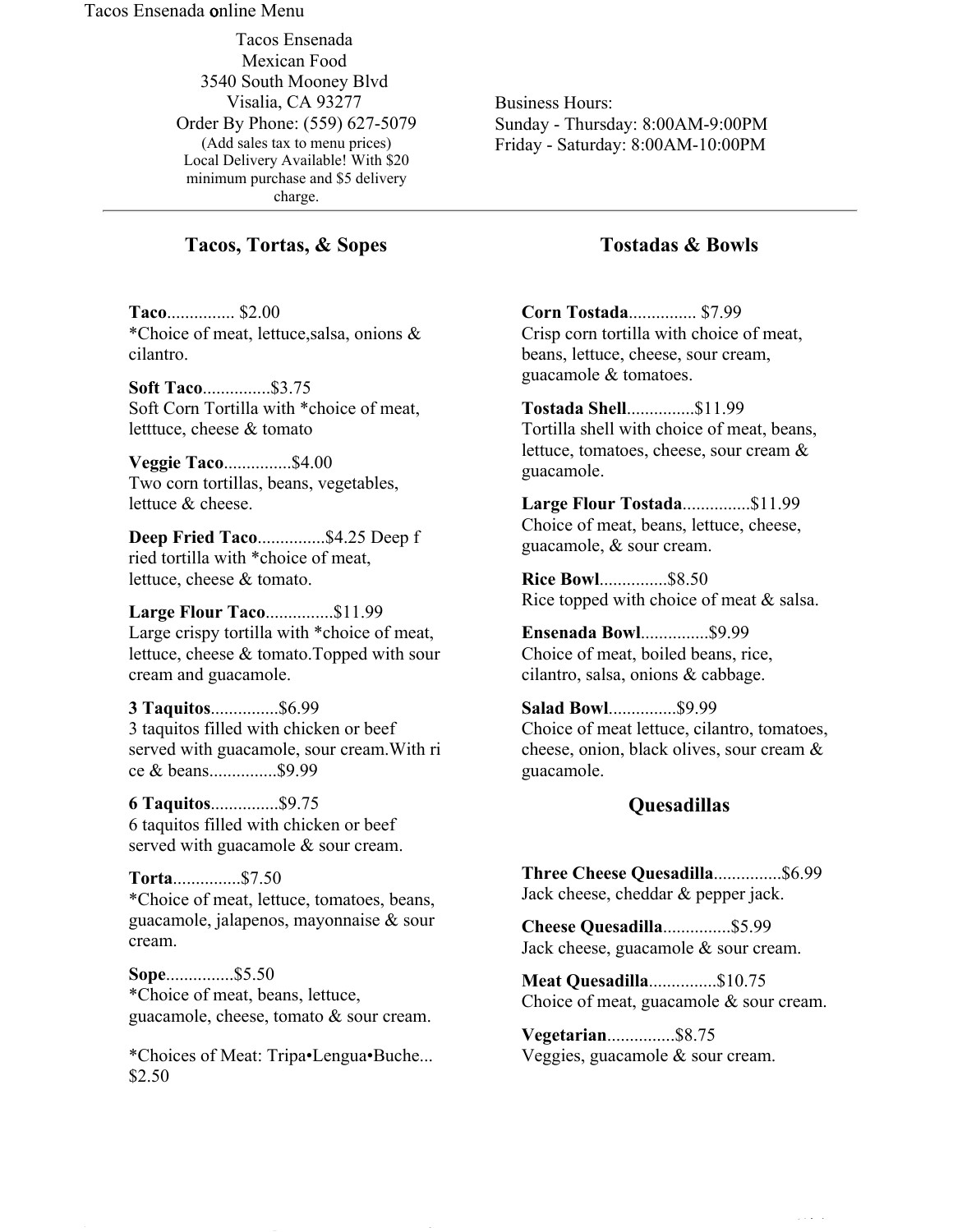# **Combination Plates**

### **Tacos•Burritos•Tostadas•Chile Relleno•Enchilada**

Served with mexican rice, beans, & flour or corn tortilla

**One Item...............** \$10.99

**Two Items**...............\$12.99

**Three Items**...............\$14.99

**Chile Verde** ...............\$12.99

**Meat Combo Plate** ...............\$12.99

**Chimichanga Dinner**...............\$12.99

Ala Carte...............\$9.99

**Fajitas (Steak or chicken)**..........\$14.99 .

**Carne Asada Plate**...............\$12.99

### **Soup**

(Served Saturday & Sunday Only)

**Menudo**...............\$13.00

# **Giant Burritto & Wraps**

**Jhan C. Burrito Burrito**............... \$11.50 Chile Verde and beans, topped with Chile Verde and Jack Cheese.

**Half Jhan C. Burrito Burrito**...............\$9.99

**Ensenada Burrito**...............\$12.75 Choice of meat, beans, rice guacamole, sour cream, cheese, lettuce, tomatoes, & salsa.

#### **Wet Burrito** ...............\$13.50

Choice of meat, beans, guacamole, rice, salsa, sour cream, cheese, lettuce, tomatoes, topped with Colorado or Chile Verde sauce & cheese.

**Large Flour Enchilada**...............\$10.99 Large flour tortilla stuffed & rolled with your choice of meat, cheese and topped with mole sauce and melted Jack cheese.

**California Burrito**...............\$8.50 Carne asada, fries, guacamole & sour cream.

#### **Meat or Vegetable**

| Meat Burrito \$6.75   |  |
|-----------------------|--|
| Add 1 filling\$7.65   |  |
| Add 2 fillings\$8.75  |  |
| Add 3 fillings\$9.50  |  |
| Add 4 fillings\$10.35 |  |
| Add 5 fillings\$11.15 |  |
| Veggie Burritto\$6.25 |  |
| Beans & Cheese5.75    |  |
| Extra Meat\$2.99      |  |
| Extra Filling\$1.50   |  |
|                       |  |

#### **Fillings**

Mexican Rice-Whole Beans-Refried Beans-Cheese-Mole-Guacamole-Sour Cream-Lettuce-Cabbage-Jalapenos-Cilantro-Onions-Tomatoes-Olives-Pico de Gallo